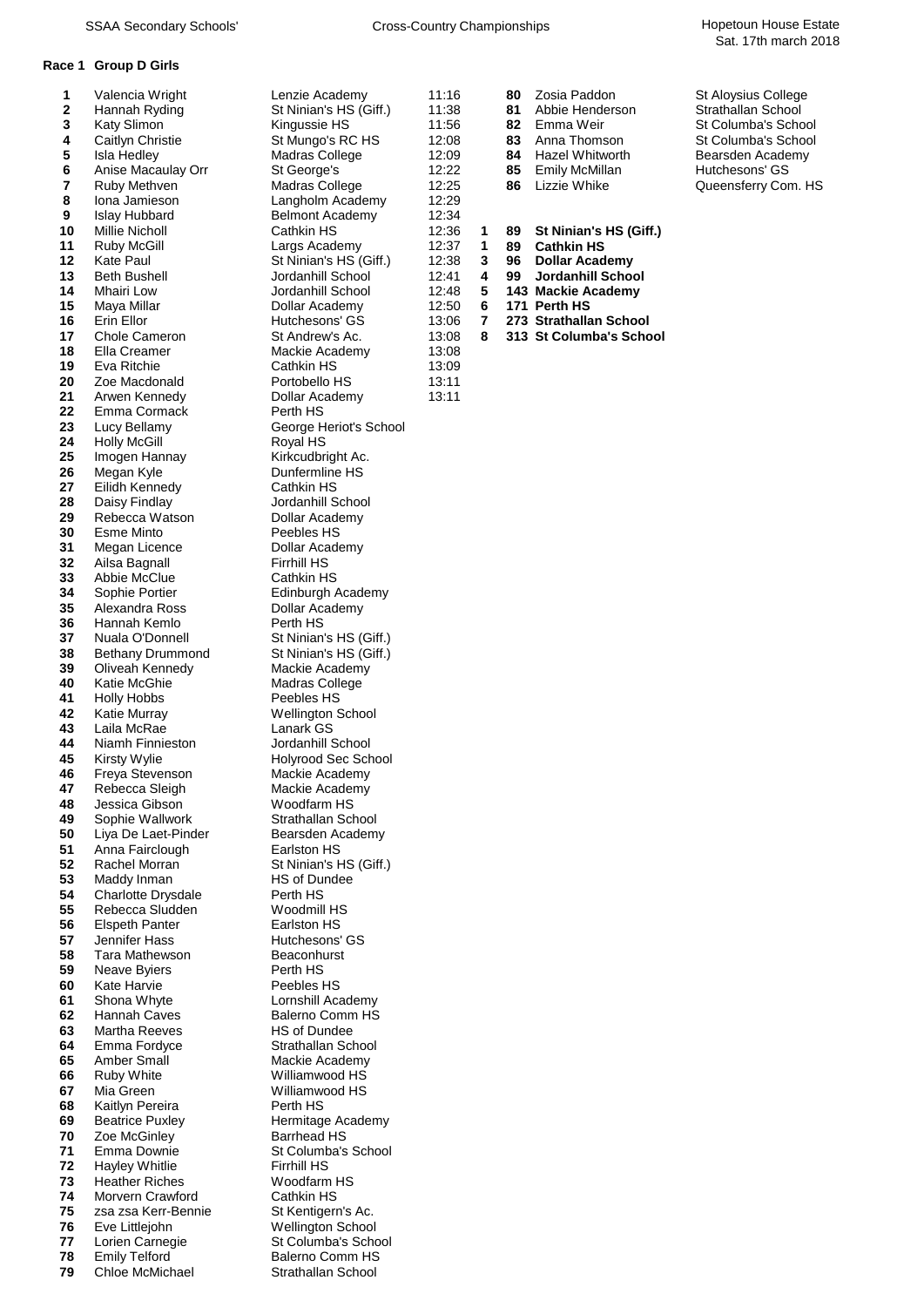## **Race 2 Group D Boys**

| 1        | Ross Dewar                 | St Thomas Aquinas Sec   | 10:49 |   | 80 | <b>Taylor Smith</b>            | Banff Academy           |
|----------|----------------------------|-------------------------|-------|---|----|--------------------------------|-------------------------|
| 2        | Ewan Christie              | Earlston HS             | 10:51 |   | 81 | James Taylor                   | <b>Stewart's Melvil</b> |
| 3        | Tendai Nyabadza            | St Augustine's HS       | 10:54 |   | 82 | <b>Struan Craig</b>            | Beaconhurst             |
| 4        | Angus Wright               | North Berwick HS        | 10:57 |   | 83 | Leonardo Monaco                | George Heriot's         |
| 5        | <b>Fergus Currie</b>       | HS of Glasgow           | 11:03 |   | 84 | Joseph Sibley                  | George Heriot's         |
| 6        | Alexander Napier           | Bearsden Academy        | 11:21 |   |    |                                |                         |
| 7        | Archie McRonald            | Morrison's Academy      | 11:24 |   |    |                                |                         |
| 8        | Lewis Roddis               | Bannerman HS            | 11:28 | 1 | 74 | <b>Stewart's Melville Col.</b> |                         |
| 9        | Connor Bell                | <b>Balfron HS</b>       | 11:29 | 2 |    | 121 Perth HS                   |                         |
| 10       |                            | Cathkin HS              | 11:36 | 3 |    | 139 Dollar Academy             |                         |
|          | Fearghus MacGregor         |                         |       |   |    |                                |                         |
| 11       | Hamish McKay               | Hazlehead Academy       | 11:39 | 4 |    | 175 George Heriot's School     |                         |
| 12       | <b>Ben Struthers</b>       | Stewart's Melville Col. | 11:42 | 5 |    | 201 Banff Academy              |                         |
| 13       | Alex Jamieson              | Portree HS              | 11:42 | 6 |    | 212 Hutchesons' GS             |                         |
| 14       | <b>Cameron Ross</b>        | Stewart's Melville Col. | 11:44 | 7 |    | 215 St Ninian's HS (Giff.)     |                         |
| 15       | Aleksander Jovcic          | Aberdeen GS             | 11:45 | 8 |    | 234 Strathallan School         |                         |
| 16       | Brodie Gordon-Gibson       | Stewart's Melville Col. | 11:46 |   |    |                                |                         |
| 17       | Gregor Nixon               | Millburn Academy        | 11:48 |   |    |                                |                         |
| 18       | <b>Cameron Rankine</b>     | Earlston HS             | 11:48 |   |    |                                |                         |
| 19       | Finlay Jarvis              | Perth HS                | 11:48 |   |    |                                |                         |
| 20       | David Lidstone             | Perth HS                | 11:59 |   |    |                                |                         |
| 21       | <b>Ruairidh Ellen</b>      | Dingwall Academy        |       |   |    |                                |                         |
| 22       | Robert Newman              | James Gillespie's HS    |       |   |    |                                |                         |
| 23       | Dylan Walton               | Moffat Academy          |       |   |    |                                |                         |
| 24       | Cameron Millar             | Dollar Academy          |       |   |    |                                |                         |
| 25       | Gregor Naughton            | Banff Academy           |       |   |    |                                |                         |
| 26       | John Mitchell              | St Ninian's HS (Giff.)  |       |   |    |                                |                         |
| 27       | Conan Harper               | Langholm Academy        |       |   |    |                                |                         |
| 28       | Jack Donald                | Baldragon Academy       |       |   |    |                                |                         |
| 29       | Luke Forshaw               | Dollar Academy          |       |   |    |                                |                         |
| 30       | Douglas Frew               | George Heriot's School  |       |   |    |                                |                         |
| 31       | <b>Ruairidh Williams</b>   | Royal HS                |       |   |    |                                |                         |
| 32       | Fionn McGuire              | Stewart's Melville Col. |       |   |    |                                |                         |
|          |                            |                         |       |   |    |                                |                         |
| 33<br>34 | <b>Travis Davey</b>        | Perth HS                |       |   |    |                                |                         |
|          | Mikhail Sinkov             | Strathallan School      |       |   |    |                                |                         |
| 35       | Reuben Bright              | George Heriot's School  |       |   |    |                                |                         |
| 36       | Jamie Wilson               | Perth Gram. School      |       |   |    |                                |                         |
| 37       | <b>Ruairidh Burns</b>      | Stirling HS             |       |   |    |                                |                         |
| 38       | Tayven Adamson             | Clydeview Academy       |       |   |    |                                |                         |
| 39       | Ben Webster                | Inverness Royal Ac.     |       |   |    |                                |                         |
| 40       | Ross Hastie                | Castlehead HS           |       |   |    |                                |                         |
| 41       | Jamie Davidson             | Hutchesons' GS          |       |   |    |                                |                         |
| 42       | James Wilson               | Dollar Academy          |       |   |    |                                |                         |
| 43       | Adam Park                  | <b>Banff Academy</b>    |       |   |    |                                |                         |
| 44       | <b>Matthew Ross</b>        | Dollar Academy          |       |   |    |                                |                         |
| 45       | Louis Sharp                | <b>Hillhead HS</b>      |       |   |    |                                |                         |
| 46       | Guy Hogan                  | Hutchesons' GS          |       |   |    |                                |                         |
| 47       | <b>Cameron Williams</b>    | Hermitage Academy       |       |   |    |                                |                         |
| 48       | <b>Tristan Bleak</b>       | Waid Academy            |       |   |    |                                |                         |
| 49       | <b>Niall Crole</b>         | Perth HS                |       |   |    |                                |                         |
| 50       | Alexander Napier           | Bearsden Academy        |       |   |    |                                |                         |
| 51       | <b>Connor Walker</b>       | Glasgow Gaelic School   |       |   |    |                                |                         |
| 52       | Sam Park                   | Edinburgh Academy       |       |   |    |                                |                         |
| 53       | <b>Brodi Smith</b>         | <b>Banff Academy</b>    |       |   |    |                                |                         |
| 54       | Joe Younger                | George Heriot's School  |       |   |    |                                |                         |
| 55       | James Mitchell             | St Ninian's HS (Giff.)  |       |   |    |                                |                         |
| 56       | <b>Jack Sadler</b>         | George Heriot's School  |       |   |    |                                |                         |
| 57       | Kyle Taylor                | <b>Berwickshire HS</b>  |       |   |    |                                |                         |
| 58       | Gregor Peterkin            | Hutchesons' GS          |       |   |    |                                |                         |
| 59       | <b>Guillem Torres</b>      | Madras College          |       |   |    |                                |                         |
| 60       | Geordie Farmer             | Perth HS                |       |   |    |                                |                         |
| 61       | <b>Andrew McNair</b>       | Hermitage Academy       |       |   |    |                                |                         |
| 62       | <b>Finn Granville-Ross</b> | Strathallan School      |       |   |    |                                |                         |
| 63       | Ratmir Khusyaynov          | Strathallan School      |       |   |    |                                |                         |
| 64       | Mackenzie Young            | Robert Gordon's Col.    |       |   |    |                                |                         |
| 65       | Mark McCabe                | St Ninian's HS (Giff.)  |       |   |    |                                |                         |
| 66       | Thomas Dunn                | St Aloysius College     |       |   |    |                                |                         |
| 67       | <b>Scott Gow</b>           | Hutchesons' GS          |       |   |    |                                |                         |
| 68       | Joe McDermott              | George Heriot's School  |       |   |    |                                |                         |
| 69       | Rocco Hickey-Fugaccia      | St Ninian's HS (Giff.)  |       |   |    |                                |                         |
| 70       | Adam Hamell                | St Andrew's Ac.         |       |   |    |                                |                         |
|          | Louis Christie             |                         |       |   |    |                                |                         |
| 71       |                            | <b>Balwearie HS</b>     |       |   |    |                                |                         |
| 72       | Steven Carswell            | Hutchesons' GS          |       |   |    |                                |                         |
| 73       | Jamie Purvis               | Beaconhurst             |       |   |    |                                |                         |
| 74       | <b>Andrew Armstrong</b>    | Madras College          |       |   |    |                                |                         |
| 75       | Archie McMichael           | Strathallan School      |       |   |    |                                |                         |
| 76       | <b>Ruben Oakley</b>        | Perth HS                |       |   |    |                                |                         |
| 77       | Alfie Pierce               | Perth HS                |       |   |    |                                |                         |
| 78       | Fraser McKechnie           | Bearsden Academy        |       |   |    |                                |                         |

| Earlston HS             | 10:51 |              | 81 | James Taylor               | Stewart's Melville Col. |
|-------------------------|-------|--------------|----|----------------------------|-------------------------|
| St Augustine's HS       | 10:54 |              | 82 | <b>Struan Craig</b>        | Beaconhurst             |
| North Berwick HS        | 10:57 |              | 83 | Leonardo Monaco            | George Heriot's School  |
| <b>HS of Glasgow</b>    | 11:03 |              | 84 | Joseph Sibley              | George Heriot's School  |
| Bearsden Academy        | 11:21 |              |    |                            |                         |
| Morrison's Academy      | 11:24 |              |    |                            |                         |
| Bannerman HS            | 11:28 | 1            | 74 | Stewart's Melville Col.    |                         |
| <b>Balfron HS</b>       | 11:29 | $\mathbf{2}$ |    | 121 Perth HS               |                         |
| Cathkin HS              | 11:36 | 3            |    | 139 Dollar Academy         |                         |
| Hazlehead Academy       | 11:39 | 4            |    | 175 George Heriot's School |                         |
| Stewart's Melville Col. | 11:42 | 5.           |    | 201 Banff Academy          |                         |
| Portree HS              | 11:42 | 6            |    | 212 Hutchesons' GS         |                         |
| Stewart's Melville Col. | 11:44 | 7            |    | 215 St Ninian's HS (Giff.) |                         |
| Aberdeen GS             | 11:45 | 8            |    | 234 Strathallan School     |                         |
|                         |       |              |    |                            |                         |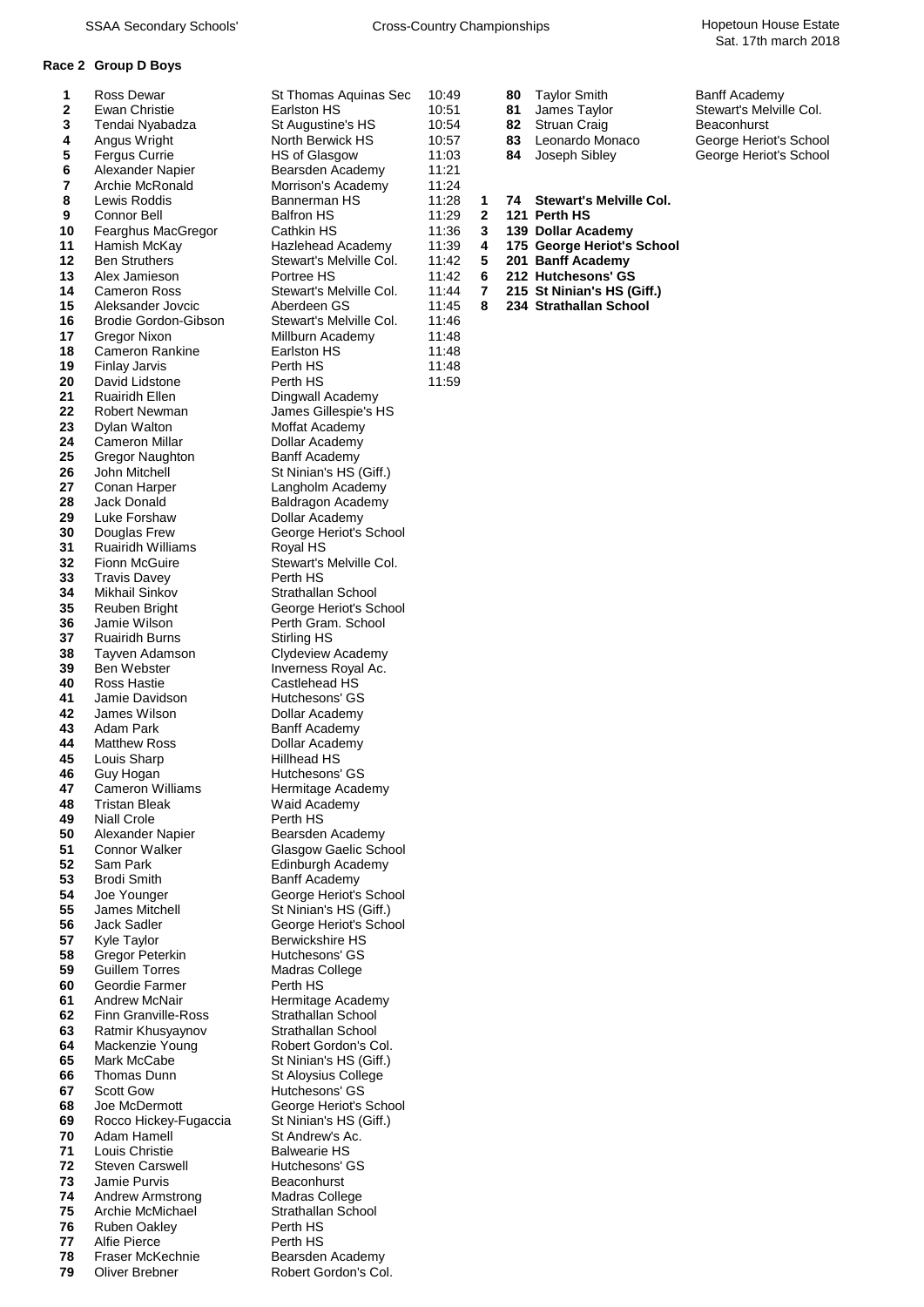#### **Race 3 Group C Girls**

| 1<br>2   | Anna Hedley<br>Anya MacLean                |
|----------|--------------------------------------------|
| 3        | <b>Bridget Harley</b>                      |
| 4        | Zoe Flower                                 |
| 5        | Niamh Riggins                              |
| 6<br>7   | Rachel Muir<br>Anna Dalglish               |
| 8        | Abby Thomson                               |
| 9        | Rose Newman                                |
| 10       | Julia Cash                                 |
| 11<br>12 | Zara Kennedy                               |
| 13       | lona Wilson<br>Mairi Craig                 |
| 14       | Kirsty Arnaud                              |
| 15       | Abi Hammerman                              |
| 16<br>17 | Rose Ryan                                  |
| 18       | Harriet Woodland - Broon<br>Shona Carey    |
| 19       | Sarah Forbes                               |
| 20       | Amelia Craig                               |
| 21       | Mhairi Arnott                              |
| 22<br>23 | <b>Charlotte Terry</b><br>Aurelia Tiffoney |
| 24       | Eilidh Shaw                                |
| 25       | Mia Crickmar                               |
| 26       | Morven Hubbard                             |
| 27<br>28 | Willa Marston<br>Libby Smith               |
| 29       | Kate Richardson                            |
| 30       | Robyn Macdonald                            |
| 31       | <b>Isobel McGregor</b>                     |
| 32<br>33 | Emma Johnson<br>Caiomhe Quail              |
| 34       | Kirsty Jones                               |
| 35       | Grace MacLean                              |
| 36       | Lucy Sillars                               |
| 37<br>38 | Jennifer Scott<br>Anna Winter              |
| 39       | Alix Donald                                |
| 40       | Lily Wetherell                             |
| 41<br>42 | Anna Sloan<br><b>Flora Henry</b>           |
| 43       | Anna Saunders                              |
| 44       | Orla Doherty                               |
| 45       | Jessica Mitchell                           |
| 46<br>47 | Roisin Cameron Coyle<br>Kara Moffat        |
| 48       | Clara Campbell                             |
| 49       | Maisie Ballantyne                          |
| 50       | Anna MacKinnon                             |
| 51<br>52 | Eva Barbour<br>Niamh McWilliams            |
| 53       | <b>Tess Hand</b>                           |
| 54       | Peggy-Nan Rodger                           |
| 55       | Orla McGeehan                              |
| 56<br>57 | Grace Booth<br>Emma Halliwell              |
| 58       | Naomi Howlieson                            |
| 59       | georgia wood                               |
| 60       | Maura McKinnon                             |
| 61<br>62 | Ava Keating<br>Carrie Gardiner             |
| 63       | Lauren Agnew                               |
| 64       | Millie Wilson                              |
| 65       | Alice Fordyce                              |
| 66<br>67 | Emma-Jay Bruce<br>Eve Hewitt               |
| 68       | Amirah Hassan                              |
| 69       | Emily Arthur                               |
| 70       | Lucy Hoy                                   |
| 71<br>72 | Jenny Bonnyman<br><b>Beth Murray</b>       |
| 73       | Lorna Rae                                  |
| 74       | Isla Whitton                               |
| 75       | Ailsa Gibb                                 |
| 76<br>77 | <b>Abbey Hart</b><br>Iona Harrison         |
| 78       | Kerry McDermott                            |

**8** Williamwood HS 16:03<br>James Gillespie's HS 16:06 **9** James Gillespie's HS 16:06<br>
Hutchesons' GS 16:06 Hutchesons' GS 16:06<br>
HS of Glasgow 16:15 **11** Zara Kennedy HS of Glasgow 16:15 **1 70 HS of Glasgow 12** Iona Micropole Academy 16:26 **2 100 Hutchesons' GS**<br> **122 16:40 16:40 16:10 HS of Dundee 13** Mairi Craig Stirling HS 16:40 **3 161 HS of Dundee 16:42** Port Glasgow HS 16:42<br> **HS** of Dundee 16:42 16:44<br>16:44 Glasgow Gaelic School 16:49 **16:49** Gaelic School 16:49<br>**Paisley Gram. School 16:50** Paisley Gram. School 16:50<br>Castle Douglas HS 16:52 Castle Douglas HS George Watson's Col. **22** St Ninian's HS (Giff.) **HS of Glasgow** Airdrie Academy **Balwearie HS Belmont Academy** *<u>Edinburgh Academy</u>* Waid Academy **Fettes College St George's** Williamwood HS **George Watson's Col. St Aloysius College HS of Glasgow Douglas Academy HS** of Glasgow Lomond School **Hutchesons' GS Banff Academy Glasgow Sch of Sport** Williamwood HS Portobello HS **Perth HS Douglas Academy HS** of Glasgow **5t Aloysius College 5** Kentigern's Ac. Hutchesons' GS **Hawick HS Stirling HS Hutchesons' GS St Ninian's HS (Giff.) Balfron HS Glasgow Gaelic School St Columba's HS Madras College Madras College Bannockburn HS** Jedburgh Gram. School **Stonelaw HS Strathallan School Edinburgh Academy Eastwood HS Strathallan School Strathallan School Banff Academy HS of Dundee Lomond School Airdrie Academy** Loudoun Academy **HS of Dundee Glasgow Gaelic School Perth HS Arbroath HS George Heriot's School Glasgow Gaelic School Edinburgh Academy 78** Kerry McDermott St Margaret's Ac. (Liv.)<br>**79** Abbey Hart Stasgow Gaelic Schoo *Glasgow Gaelic School* 

|              | Anna Hedley           | Madras College       | 14:44 | 80 | Eve Blincow      | St Columba's School |
|--------------|-----------------------|----------------------|-------|----|------------------|---------------------|
|              |                       |                      |       |    |                  |                     |
| $\mathbf{2}$ | Anya MacLean          | <b>HS of Glasgow</b> | 14:46 | 81 | Poppy Pitts      | St Columba's School |
| 3            | <b>Bridget Harley</b> | North Berwick HS     | 15:23 | 82 | Anna Woodhead    | Perth HS            |
| 4            | Zoe Flower            | Hutchesons' GS       | 15:35 | 83 | Hannah McHugh    | Perth HS            |
| 5            | Niamh Riggins         | Trinity HS (Ham.)    | 15:36 | 84 | Julia Haenher    | Waid Academy        |
| 6.           | Rachel Muir           | Renfrew HS           | 15:40 | 85 | Rebecca Hamilton | <b>HS of Dundee</b> |
|              | Anna Dalglish         | HS of Dundee         | 15:49 | 86 | Maddie Bower     | St Columba's School |
| 8            | Abby Thomson          | Williamwood HS       | 16:03 | 87 | Millie Eastwood  | St Columba's School |
| a            | Rose Newman           | Iamae Gillaenia'e HS | 16.06 |    |                  |                     |

- 
- 
- **16:41 4 220 Glasgow Gaelic School 16:42 5 281 Perth HS** 
	-
- **16:42 6 334 St Columba's School**<br>**16:44**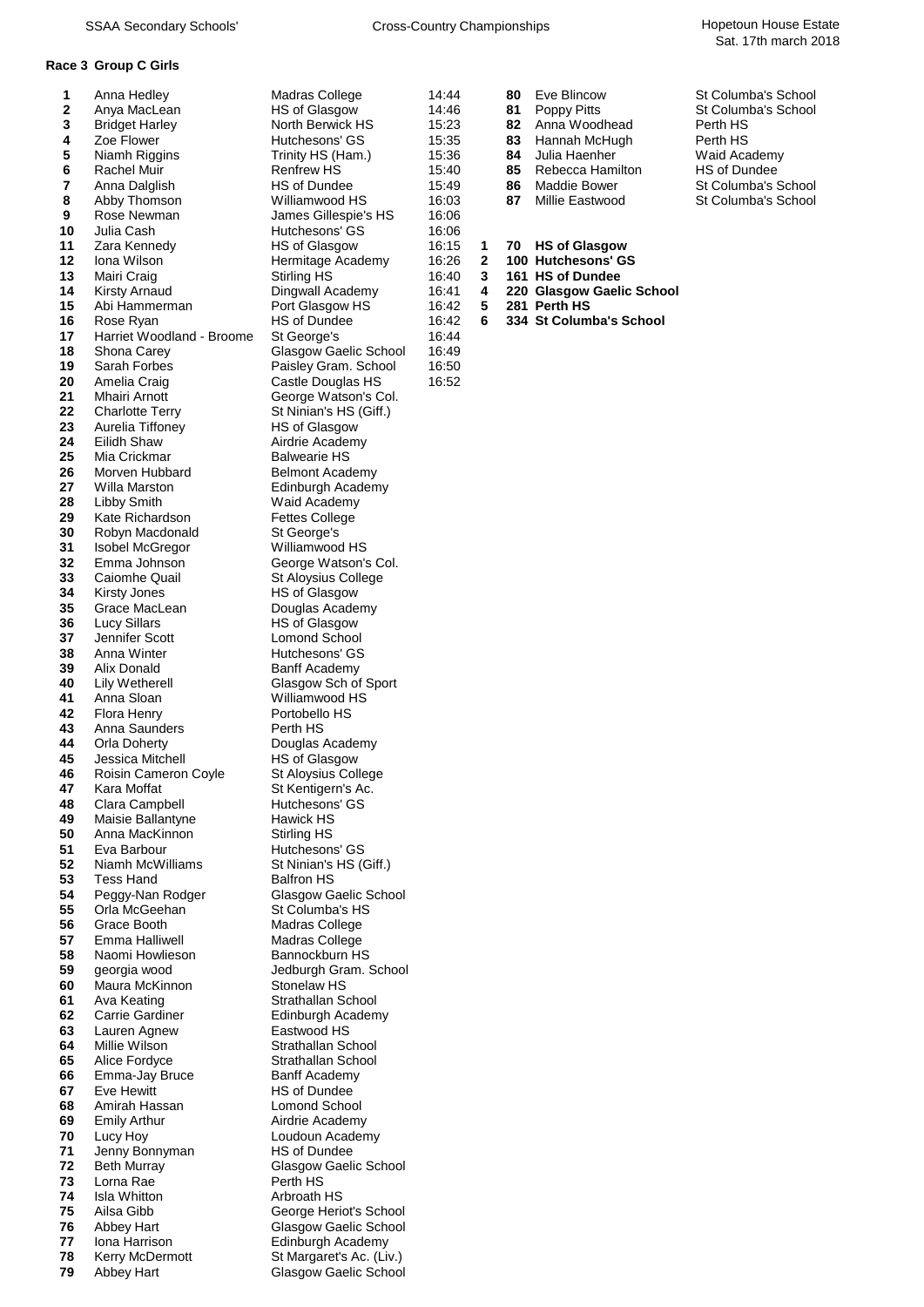## **Race 4 Group C Boys**

| 1           | Harry Henriksen         | George Heriot's School     | 13:27 | 1 | 71 | <b>Fortrose Academy</b>     |
|-------------|-------------------------|----------------------------|-------|---|----|-----------------------------|
| $\mathbf 2$ | Lucas Cairns            | Fortrose Academy           | 13:33 | 2 |    | 123 George Heriot's School  |
| 3           | Harris Paterson         | Mearns Castle HS           | 13:48 | 3 |    | 141 Perth HS                |
| 4           | Ross O'Brien            | Williamwood HS             | 13:52 | 4 |    | 157 Stewart's Melville Col. |
| 5           | Andrew McGill           | Linlithgow Academy         | 13:52 |   |    |                             |
| 6           | Gregor Campbell         | Campbeltown GS             | 14:01 |   |    |                             |
| 7           | Sam Griffin             | Aberdeen GS                | 14:09 |   |    |                             |
| 8           | Gregor Collins          | Galashiels Academy         | 14:17 |   |    |                             |
| 9           | Shaun MacDonald         | <b>Banff Academy</b>       | 14:21 |   |    |                             |
| 10          | <b>Struan Bennet</b>    | Kinross HS                 | 14:24 |   |    |                             |
| 11          | Cameron Welsh           | <b>Fettes College</b>      | 14:26 |   |    |                             |
| 12          | <b>Fraser Gilmour</b>   | Boclair Academy            | 14:28 |   |    |                             |
| 13          | Lewis Thomson           | Perth HS                   | 14:31 |   |    |                             |
| 14          | Joa Fairweather         | Cathkin HS                 | 14:31 |   |    |                             |
| 15          | <b>Stuart Millard</b>   | Kelvinside Academy         | 14:31 |   |    |                             |
| 16          | Zak Povey               | Cathkin HS                 | 14:36 |   |    |                             |
| 17          | <b>Conor Gourley</b>    | St Columba's RC HS         | 14:54 |   |    |                             |
| 18          | <b>Finlay Muir</b>      | Stirling HS                | 14:55 |   |    |                             |
| 19          | Duncan MacDonald        | Millburn Academy           | 14:56 |   |    |                             |
| 20          | Davie Houston           | Sanquhar Academy           | 14:58 |   |    |                             |
| 21          | Ben Forshaw             | Dollar Academy             |       |   |    |                             |
| 22          | Angus Rutter            | Fortrose Academy           |       |   |    |                             |
| 23          | Fergus Whiteside        | Fortrose Academy           |       |   |    |                             |
| 24          | Hamish Whiteside        | Fortrose Academy           |       |   |    |                             |
| 25          | <b>Stuart Russell</b>   | Coltness HS                |       |   |    |                             |
| 26          | Alex Mackinnon          | Hutchesons' GS             |       |   |    |                             |
| 27          | Hugh Shiels             | St Ninian's HS (Giff.)     |       |   |    |                             |
| 28          | <b>Rowan Gillies</b>    | Aberdeen GS                |       |   |    |                             |
| 29          | Euan Lamond             | Douglas Academy            |       |   |    |                             |
| 30          | <b>Eric Davey</b>       | Perth HS                   |       |   |    |                             |
| 31          | <b>Gregor Campbell</b>  | Campbeltown GS             |       |   |    |                             |
| 32          | Max Campbell            | Eastwood HS                |       |   |    |                             |
| 33          | <b>Matthew Stewart</b>  | Glasgow Sch of Sport       |       |   |    |                             |
| 34          | Calum Tod               | Strathallan School         |       |   |    |                             |
| 35          | <b>Andrew Gilbert</b>   | George Heriot's School     |       |   |    |                             |
| 36          | Tommy Thin              | George Heriot's School     |       |   |    |                             |
| 37          | Leo Dickson             | Stewart's Melville Col.    |       |   |    |                             |
| 38          | Muir Gillespie          | Stewart's Melville Col.    |       |   |    |                             |
| 39          | Jamie Hill              | Jordanhill School          |       |   |    |                             |
| 40          | Rory Munn               | Stewart's Melville Col.    |       |   |    |                             |
| 41          | Dylan Parry             | Earlston HS                |       |   |    |                             |
| 42          | Calum Rose              | Stewart's Melville Col.    |       |   |    |                             |
| 43          | Aidan Bradley           | George Watson's Col.       |       |   |    |                             |
| 44          | Cameron Berry           | <b>St Aloysius College</b> |       |   |    |                             |
| 45          | Callum McAllister       | Lornshill Academy          |       |   |    |                             |
| 46          | Daniel Lidstone         | Perth HS                   |       |   |    |                             |
| 47          | <b>Finlay Balloch</b>   | Edinburgh Academy          |       |   |    |                             |
| 48          | <b>Thomas MacAskill</b> | Hawick HS                  |       |   |    |                             |
| 49          | Jonathan Marshall       | <b>Balerno Comm HS</b>     |       |   |    |                             |
| 50          | Matthew Lowdon          | HS of Dundee               |       |   |    |                             |
| 51          | Tomas MacDonald         | George Heriot's School     |       |   |    |                             |
| 52          | Cameron Barclay         | Perth HS                   |       |   |    |                             |
| 53          | Charlie Thomkinson      | Williamwood HS             |       |   |    |                             |
| 54          | Oliver Laing            | Perth HS                   |       |   |    |                             |
| 55          | Robert Gunson           | Castlehead HS              |       |   |    |                             |
| 56          | Amius Marshall-De'Ath   | George Heriot's School     |       |   |    |                             |
| 57          | Max Foggin              | Earlston HS                |       |   |    |                             |
| 58          | Caiden Johnstone        | Perth HS                   |       |   |    |                             |
| 59          | Cameron Drylie          | Perth HS                   |       |   |    |                             |
| 60          | Odhran Kennedy          | Glasgow Gaelic School      |       |   |    |                             |
| 61          | Omar Jassim             | Strathallan School         |       |   |    |                             |
| 62          | <b>Rory Grant</b>       | HS of Dundee               |       |   |    |                             |
| 63          | Jamie Glen              | Bearsden Academy           |       |   |    |                             |
| 64          | Jordan Johnston         | Banff Academy              |       |   |    |                             |

| 71 Fortrose Academy |  |
|---------------------|--|
|---------------------|--|

- 
-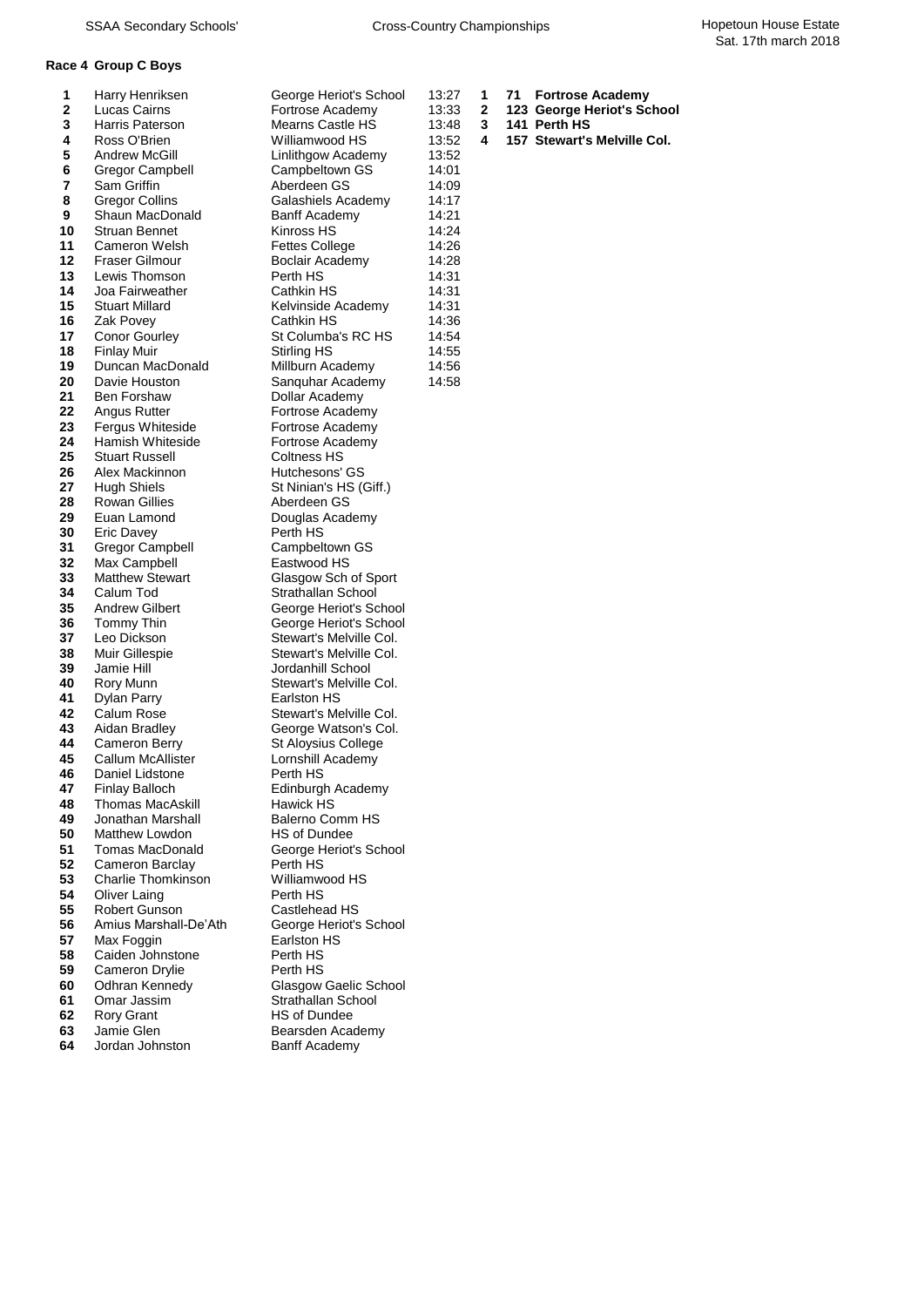### **Race 5 Group B Girls**

| 1        | Cera Gemmell                                | North Berwick HS                          | 13:53          |              | 80 | Aimee Brown        | Madras College |
|----------|---------------------------------------------|-------------------------------------------|----------------|--------------|----|--------------------|----------------|
| 2<br>3   | <b>Isla Calvert</b><br>Carrie Banks         | Linlithgow Academy<br>Beaconhurst         | 14:51<br>14:51 |              | 81 | Amelia Bain        | Eastwood HS    |
| 4        | Kate Richardson                             | Eastwood HS                               | 14:52          |              |    |                    |                |
| 5        | Rosie Davidson                              | <b>Glenalmond College</b>                 | 14:56          | 1            |    | 118 Peebles HS     |                |
| 6        | Pippa Carcas                                | George Heriot's School                    | 15:03          | $\mathbf{2}$ |    | 125 Hutchesons' GS |                |
| 7        | Alisha Sivell                               | Gryffe HS                                 | 15:05          | 3            |    | 251 HS of Glasgow  |                |
| 8        | <b>Emily Andrew</b>                         | Millburn Academy                          | 15:08          | 4            |    | 274 Madras College |                |
| 9        | Clare Wallace                               | Eastwood HS                               | 15:13          |              |    |                    |                |
| 10       | Jemma Jamieson                              | Dunfermline HS                            | 15:17          |              |    |                    |                |
| 11       | Susie McLaughlin                            | Stonelaw HS                               | 15:25          |              |    |                    |                |
| 12       | Beth Hobbs                                  | Peebles HS                                | 15:25          |              |    |                    |                |
| 13<br>14 | Ellie Hinks<br>Emma Jenkins                 | Douglas Academy<br>The CS Auchterarder    | 15:25<br>15:41 |              |    |                    |                |
| 15       | Georgia Ledingham                           | Boroughmuir HS                            | 15:42          |              |    |                    |                |
| 16       | Bea Winkler                                 | Boroughmuir HS                            | 15:43          |              |    |                    |                |
| 17       | Jill Carswell                               | Hutchesons' GS                            | 15:44          |              |    |                    |                |
| 18       | <b>Caitlin Purcell</b>                      | Hazlehead Academy                         | 15:46          |              |    |                    |                |
| 19       | Joanna Littlefield                          | Jordanhill School                         | 15:48          |              |    |                    |                |
| 20       | <b>Charlotte Clare</b>                      | Peebles HS                                | 15:52          |              |    |                    |                |
| 21       | Francesca Davidson                          | Hutchesons' GS                            |                |              |    |                    |                |
| 22       | Eilidh Jaffreay                             | Hawick HS                                 |                |              |    |                    |                |
| 23<br>24 | Kirsty Purcell<br>Leona Murray              | Hazlehead Academy<br>Castlehead HS        |                |              |    |                    |                |
| 25       | Mia Padmanbhan                              | Bearsden Academy                          |                |              |    |                    |                |
| 26       | Elizabeth Mccall                            | Dyce Academy                              |                |              |    |                    |                |
| 27       | Emma Chamerlain                             | Williamwood HS                            |                |              |    |                    |                |
| 28       | Ailsa Barr                                  | Woodmill HS                               |                |              |    |                    |                |
| 29       | Zoe Renfrew                                 | Clydeview Academy                         |                |              |    |                    |                |
| 30       | Hannah Paton                                | Chryston HS                               |                |              |    |                    |                |
| 31       | Nyah Gillen                                 | Clydeview Academy                         |                |              |    |                    |                |
| 32       | Janani Mohan                                | St Margaret's Sch. (Ab.)                  |                |              |    |                    |                |
| 33       | Zoe Coyne                                   | Williamwood HS                            |                |              |    |                    |                |
| 34<br>35 | Miriam Gilbride                             | Hutchesons' GS                            |                |              |    |                    |                |
| 36       | Abbie Middleton                             | <b>Belmont Academy</b>                    |                |              |    |                    |                |
| 37       | Ailsa Barr                                  | Woodmill HS                               |                |              |    |                    |                |
| 38       | Rowan McGill                                | Royal HS                                  |                |              |    |                    |                |
| 39       | <b>Emily Simpson</b>                        | St George's                               |                |              |    |                    |                |
| 40       | <b>Katie Craig</b>                          | St Kentigern's Ac.                        |                |              |    |                    |                |
| 41       | Alex Jones                                  | <b>HS of Glasgow</b>                      |                |              |    |                    |                |
| 42       | <b>Charlotte Morrison</b>                   | Peebles HS                                |                |              |    |                    |                |
| 43       | Emmy Skelton Kockum<br>Hannah Little        | <b>Glenalmond College</b>                 |                |              |    |                    |                |
| 44<br>45 | Lisa Walby                                  | Peebles HS<br>Glasgow Sch of Sport        |                |              |    |                    |                |
| 46       | Laine Alemu                                 | Gleniffer HS                              |                |              |    |                    |                |
| 47       | Anna Lewis                                  | George Watson's Col.                      |                |              |    |                    |                |
| 48       | Eilidh Mooney                               | Peebles HS                                |                |              |    |                    |                |
| 49       | Cliona McCheyne                             | Dunoon Gramr School                       |                |              |    |                    |                |
| 50       | Jenna Little                                | Bearsden Academy                          |                |              |    |                    |                |
| 51       | Lauren Blair                                | Queensferry Com. HS                       |                |              |    |                    |                |
| 52       | Kaitlinn MacKay                             | St Ninian's HS (Bish.)                    |                |              |    |                    |                |
| 53<br>54 | Erica Drumond<br>Hannah McGeehan            | Hutchesons' GS<br>St Columba's HS         |                |              |    |                    |                |
| 55       | Olivia Dunn                                 | St Aloysius College                       |                |              |    |                    |                |
| 56       | Cara Murray                                 | Castlehead HS                             |                |              |    |                    |                |
| 57       | Ailsa Bennet                                | Kinross HS                                |                |              |    |                    |                |
| 58       | Kerry Robertson                             | Larbert HS                                |                |              |    |                    |                |
| 59       | Rose Curnyn                                 | Madras College                            |                |              |    |                    |                |
| 60       | Caitlyn Cameron Coyle                       | St Aloysius College                       |                |              |    |                    |                |
| 61       | Chloe Ritchie                               | Madras College<br>Strathallan School      |                |              |    |                    |                |
| 62<br>63 | Hannah Gamble<br>Imogen McMichael           | Strathallan School                        |                |              |    |                    |                |
| 64       | Zoe Moore                                   | St Mungo's RC HS                          |                |              |    |                    |                |
| 65       | Charlie Macphail                            | Edinburgh Academy                         |                |              |    |                    |                |
| 66       | Lara Cassidy                                | St Luke's HS                              |                |              |    |                    |                |
| 67       | Grace Allan                                 | Williamwood HS                            |                |              |    |                    |                |
| 68       | Ciara Rogers                                | <b>HS of Glasgow</b>                      |                |              |    |                    |                |
| 69       | Isla Stirling                               | <b>HS of Glasgow</b>                      |                |              |    |                    |                |
| 70       | Erin O'Neill                                | Edinburgh Academy                         |                |              |    |                    |                |
| 71       | Lucy Broadie                                | Stonelaw HS                               |                |              |    |                    |                |
| 72<br>73 | <b>Katie Flett</b><br><b>Tabitha Steven</b> | Hermitage Academy<br><b>HS of Glasgow</b> |                |              |    |                    |                |
| 74       | Rose Curnyn                                 | Madras College                            |                |              |    |                    |                |
| 75       | Ailsa Barr                                  | Woodmill HS                               |                |              |    |                    |                |
| 76       | Georgia Glen                                | Strathallan School                        |                |              |    |                    |                |
| 77       | Claudie Quinn                               | <b>HS of Glasgow</b>                      |                |              |    |                    |                |
| 78       | Tori Williamson                             | George Watson's Col.                      |                |              |    |                    |                |
| 79       | Faith Joubert                               | George Watson's Col.                      |                |              |    |                    |                |

| vortn Berwick HS<br>inlithgow Academy       | 13<br>14 |
|---------------------------------------------|----------|
| Beaconhurst                                 | 14       |
| Eastwood HS                                 | 14       |
| <b>Slenalmond College</b>                   | 14       |
| George Heriot's School                      | 15       |
| <b>Sryffe HS</b><br><b>Millburn Academy</b> | 15<br>15 |
| astwood HS <del>:</del>                     | 15       |
| Ounfermline HS                              | 15       |
| 3tonelaw HS                                 | 15       |
| eebles HS                                   | 15       |
| Jouglas Academy<br>he CS Auchterarder       | 15<br>15 |
| Boroughmuir HS                              | 15       |
| 3oroughmuir HS                              | 15       |
| lutchesons' GS                              | 15       |
| lazlehead Academy                           | 15       |
| ordanhill School                            | 15<br>15 |
| eebles HS<br>lutchesons' GS                 |          |
| ławick HS                                   |          |
| lazlehead Academy                           |          |
| Castlehead HS                               |          |
| Bearsden Academy                            |          |
| yce Academy<br>Villiamwood HS               |          |
| Voodmill HS                                 |          |
| Clydeview Academy                           |          |
| .<br>Chryston HS<br>Clydeview Academy       |          |
|                                             |          |
| St Margaret's Sch. (Ab.)<br>Villiamwood HS  |          |
| lutchesons' GS                              |          |
|                                             |          |
| Belmont Academy                             |          |
| Voodmill HS                                 |          |
| ≀oyal HS<br>St George's                     |          |
| st Kentigern's Ac.                          |          |
| <b>IS of Glasgow</b>                        |          |
| eebles HS                                   |          |
| <b>Slenalmond College</b><br>eebles HS      |          |
| <b>Slasgow Sch of Sport</b>                 |          |
| <b>Sleniffer HS</b>                         |          |
| George Watson's Col.                        |          |
| eebles HS                                   |          |
| Junoon Gramr School<br>Bearsden Academy     |          |
| <b>Queensferry Com. HS</b>                  |          |
| St Ninian's HS (Bish.)                      |          |
| lutchesons' GS                              |          |
| St Columba's HS                             |          |
| St Aloysius College<br>Castlehead HS        |          |
| Ginross HS                                  |          |
| arbert HS                                   |          |
| Aadras College                              |          |
| St Aloysius College                         |          |
| Aadras College<br>Strathallan School        |          |
| Strathallan School                          |          |
| St Mungo's RC HS                            |          |
| dinburgh Academy                            |          |
| St Luke's HS                                |          |
| Villiamwood HS<br><b>IS of Glasgow</b>      |          |
| <b>IS of Glasgow</b>                        |          |
| dinburgh Academy                            |          |
| Stonelaw HS                                 |          |
| lermitage Academy                           |          |
| <b>IS of Glasgow</b><br>Aadras College      |          |
| Voodmill HS                                 |          |
| Strathallan School                          |          |
| <b>IS of Glasgow</b>                        |          |

| 3:53 | 80 Aimee Brown | Madras Colled |
|------|----------------|---------------|
| 4:51 | 81 Amelia Bain | Eastwood HS   |
| 4:51 |                |               |

|   | 118 Peebles HS |  |
|---|----------------|--|
| - |                |  |

|  | 125 HUICNESONS G                                              |
|--|---------------------------------------------------------------|
|  | $2.25$ $2.54$ $\mu$ $\alpha$ $\beta$ $\beta$ $\beta$ $\alpha$ |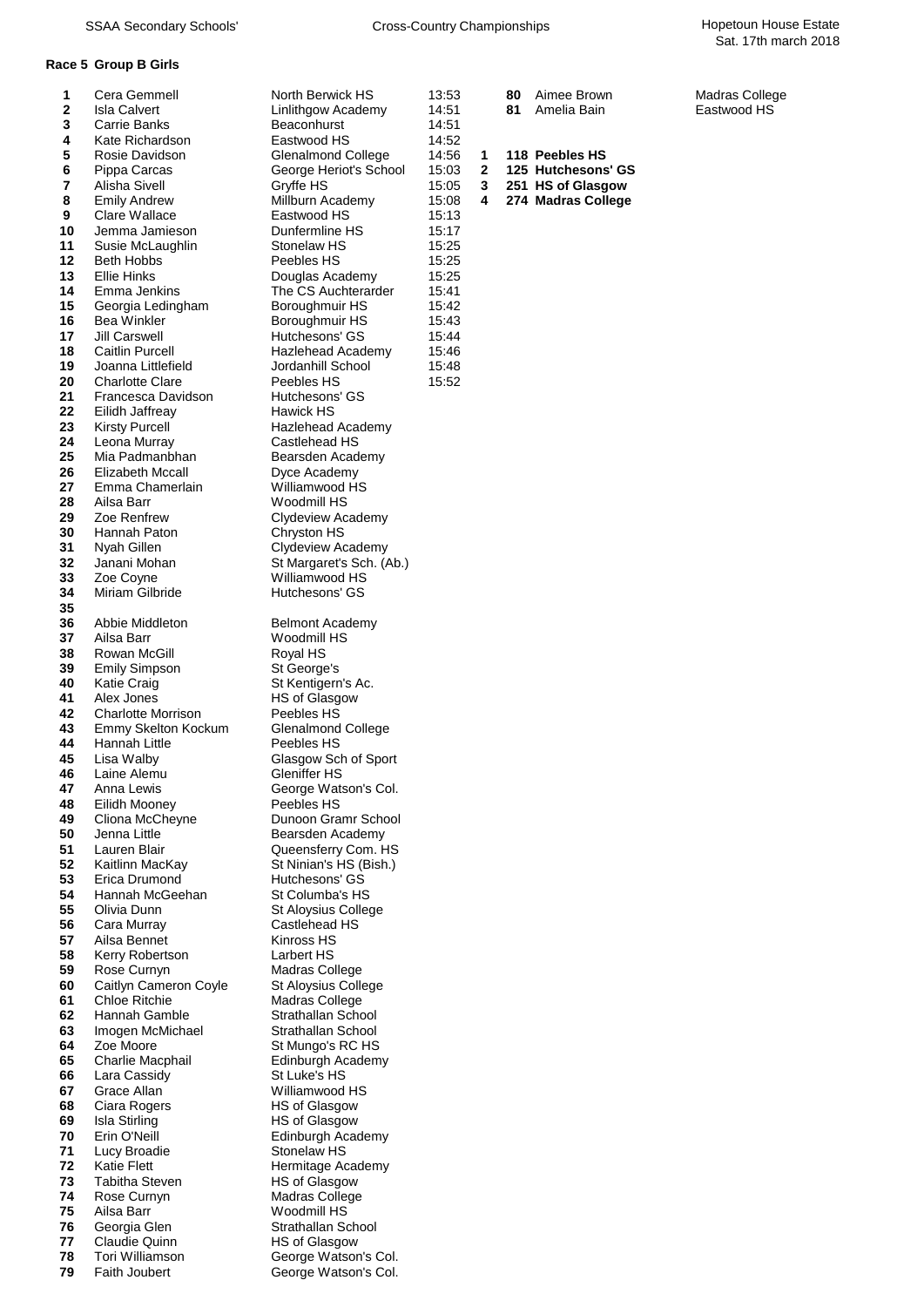## **Race 6 Group B Boys**

| 1           | Sunny McGrath           | <b>Banff Academy</b>         | 16:13 | 1 | 59 | <b>Bearsden Academy</b> |
|-------------|-------------------------|------------------------------|-------|---|----|-------------------------|
| $\mathbf 2$ | Kane Elliott            | St Mungo's RC HS             | 16:34 | 2 |    | 186 Glenalmond College  |
| 3           | Jack Trainer            | Bearsden Academy             | 16:39 | 3 |    | 192 Strathallan School  |
| 4           | Adam Brown              | Bridge Of Don Ac             | 16:44 | 4 |    | 261 Hillhead HS         |
| 5           | lain McWhinnie          | <b>Balwearie HS</b>          | 16:49 |   |    |                         |
| 6           | Ethan Carolan           | Shawlands Academy            | 16:49 |   |    |                         |
| 7           | Jack Patton             | St Columba's School          | 16:51 |   |    |                         |
| 8           | Michael Watt            | Albyn School                 | 16:53 |   |    |                         |
| 9           | <b>Fraser Clyne</b>     | Hawick HS                    | 17:05 |   |    |                         |
| 10          | Lewis Tharme            | Earlston HS                  | 17:15 |   |    |                         |
| 11          | <b>Ben Cameron</b>      | Forres Academy               | 17:15 |   |    |                         |
| 12          | Ryan Donald             | Baldragon Academy            | 17:22 |   |    |                         |
| 13          | Tom Ireland             | James Gillespie's HS         | 17:23 |   |    |                         |
| 14          | Cameron Sale            | Glenalmond College           | 17:33 |   |    |                         |
| 15          | <b>Harry McGill</b>     | Largs Academy                | 17:34 |   |    |                         |
| 16          | <b>Elliot Duff</b>      | Bearsden Academy             | 17:36 |   |    |                         |
| 17          | Ben Henderson           | Perth HS                     | 17:36 |   |    |                         |
| 18          | Thomas Ross             | Stewart's Melville Col.      | 17:36 |   |    |                         |
| 19          | James Connelly          | Bearsden Academy             | 17:37 |   |    |                         |
| 20          | <b>Blair Milne</b>      | Milne's HS                   | 17:48 |   |    |                         |
| 21          | Luke Aitken             | Bearsden Academy             |       |   |    |                         |
| 22          | Murphy Hand             | <b>Balfron HS</b>            |       |   |    |                         |
| 23          | Peter Bradshaw          | Largs Academy                |       |   |    |                         |
| 24          | Jarrod Binsted          | Edinburgh Academy            |       |   |    |                         |
| 25          | Michael Black           | Stonelaw HS                  |       |   |    |                         |
| 26          | <b>Ritchie Gardiner</b> | Edinburgh Academy            |       |   |    |                         |
| 27          | Ruari Bell              | Linlithgow Academy           |       |   |    |                         |
| 28          | James Cathro            | Bearsden Academy             |       |   |    |                         |
| 29          | Samuel Burton           | Morrison's Academy           |       |   |    |                         |
| 30          | Finn Rutter             | Fortrose Academy             |       |   |    |                         |
| 31          | <b>Blayne Wright</b>    | Lenzie Academy               |       |   |    |                         |
| 32          | Josh Law                | Clydeview Academy            |       |   |    |                         |
| 33          | David Scott             | Forres Academy               |       |   |    |                         |
| 34          | Kairn Brand             | Perth Academy                |       |   |    |                         |
| 35          | Robaidh Whyte           | Glasgow Gaelic School        |       |   |    |                         |
| 36          | Colin McKie             | Waid Academy                 |       |   |    |                         |
| 37          | Aaron Grew              | Cathkin HS                   |       |   |    |                         |
| 38          | <b>Frankie Quail</b>    | St Aloysius College          |       |   |    |                         |
| 39          | Alex Ellen              | Dingwall Academy             |       |   |    |                         |
| 40          | Gavin McWhinnie         | <b>Balwearie HS</b>          |       |   |    |                         |
| 41          | Joseph Higginbottom     | Strathallan School           |       |   |    |                         |
| 42          | Nathan Tosh             | Aberdeen GS                  |       |   |    |                         |
| 43          | Lewis Mitchell          | St Ninian's HS (Giff.)       |       |   |    |                         |
| 44          | Euan Wond               | Beaconhurst                  |       |   |    |                         |
| 45          | Louis McDonald          | St Margaret's Ac. (Liv.)     |       |   |    |                         |
| 46          | Shay Finnamore-Crorkin  | Strathallan School           |       |   |    |                         |
| 47          | Ryan Kirkland           | St Margaret's Ac. (Liv.)     |       |   |    |                         |
| 48          | Angus Smith             | Culloden Academy             |       |   |    |                         |
| 49          | Kyle Sutherland         | Alness Academy               |       |   |    |                         |
| 50          | Alasdair Campbell       | <b>Glasgow Gaelic School</b> |       |   |    |                         |
| 51          | Lachlan Rowley          | George Heriot's School       |       |   |    |                         |
| 52          | <b>Andrew Stirrat</b>   | Strathallan School           |       |   |    |                         |
| 53          | Alex Bergin             | Strathallan School           |       |   |    |                         |
| 54          | Gleb Sokolovskyi        | Fettes College               |       |   |    |                         |
| 55          | <b>Jay Steele</b>       | <b>Hamilton College</b>      |       |   |    |                         |
| 56          | Andrew San              | <b>Glenalmond College</b>    |       |   |    |                         |
| 57          | Will Gospel             | <b>Glenalmond College</b>    |       |   |    |                         |
| 58          | Noah McDermott          | George Heriot's School       |       |   |    |                         |
| 59          | Tom Murray-Usher        | <b>Glenalmond College</b>    |       |   |    |                         |
| 60          | Robbie Anderson         | North Berwick HS             |       |   |    |                         |
| 61          | Valentino Grifa         | Hillhead HS                  |       |   |    |                         |
| 62          | Jordan Cruickshank      | Dyce Academy                 |       |   |    |                         |
| 63          | Callum Robertson        | George Watson's Col.         |       |   |    |                         |
| 64          | George Culley           | Strathallan School           |       |   |    |                         |
| 65          | Ibraheem Mohammad       | Hillhead HS                  |       |   |    |                         |
| 66          | Lewis Elliot            | Glasgow Sch of Sport         |       |   |    |                         |
| 67          | Bojun Lin               | Hillhead HS                  |       |   |    |                         |
| 68          | Haseeb Rafiq            | Hillhead HS                  |       |   |    |                         |
| 69          | Joseph Danquah          | Hillhead HS                  |       |   |    |                         |
|             |                         |                              |       |   |    |                         |

- 
- 
- 
- 
-